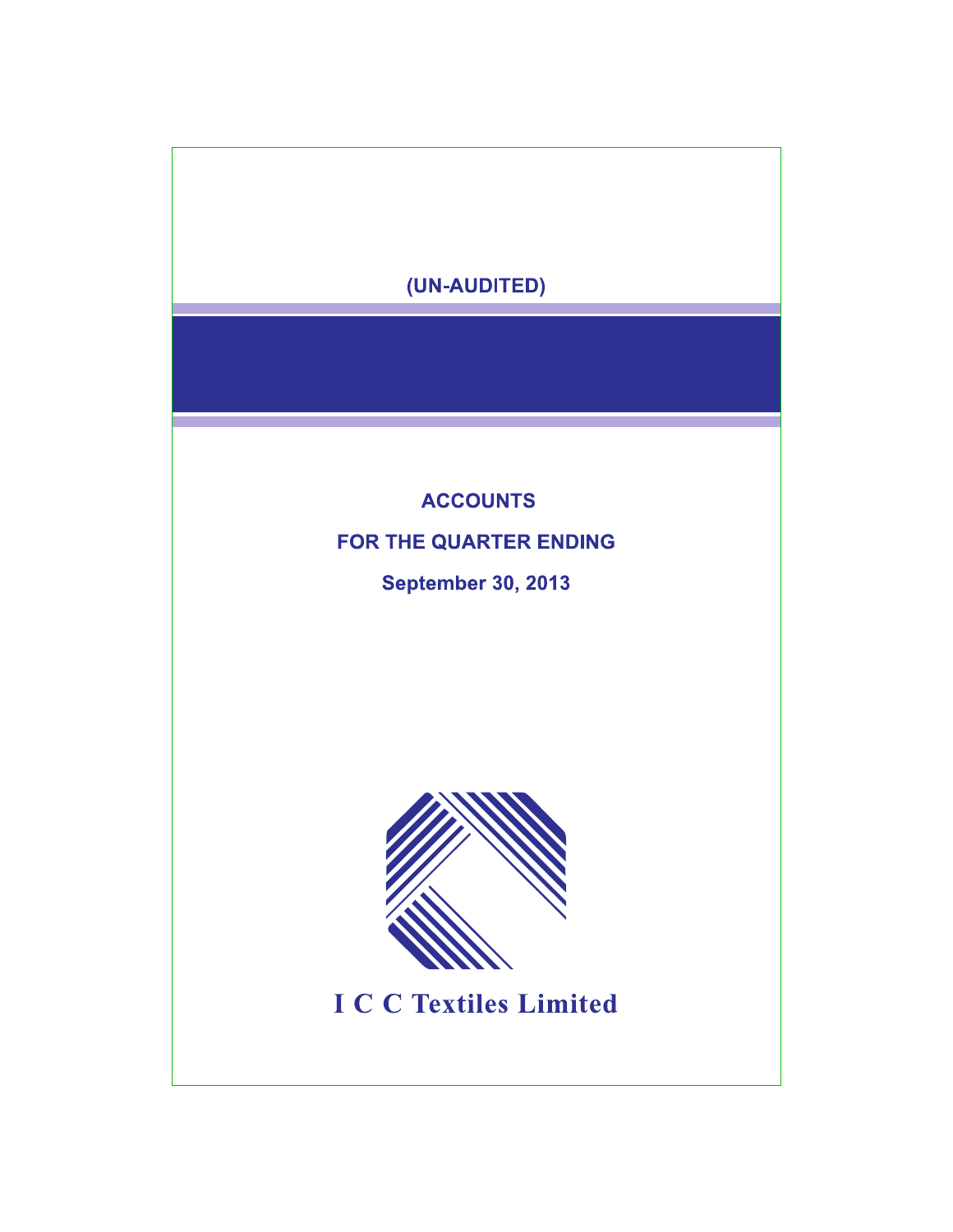## **I C C Textiles Limited**

## **DIRECTORS' REVIEW**

On behalf of the Board of Directors, I hereby present the accounts of the company for the first quarter which ended on September 30, 2013.

During the first quarter, the Sales increased by 13% to Rs. 405.403 million as compared to Rs. 359.232 million for the corresponding period of the previous year. The company incurred an after tax loss of Rs. 19.422 million as against an after tax loss of Rs. 18.246 million in the corresponding period.

The increase in sales is mainly on account of improved fabric market as compared to corresponding period. Whereas, fabric sales in Sq Meters at 60 picks reduced by 1.295 million  $\check{$  18% ) i,e from 7.028 million to 5.733 million as fabric production suffered badly due to worst ever scheduled and unscheduled electricity load shedding during the quarter. The problem has been further compounded by a hike in industrial electricity tariff by 60% since Aug 05, 2013. Moreover, the negative impact felt by us was even more severe due to non-availability of an industrial gas connection. Our efforts are continuing to secure the long overdue gas connection from SNGPL.

As reported in directors report to the members for the year ended June 30, 2013 the load shedding has now reduced to about 6 hours on a daily basis with a promise that the situation will improve in near future. We hope that sharp increase in tariff coupled with clearance of circular debt will facilitate the resolution of the energy crises resulting in uninterrupted power supply, at least to solely PEPCO based industrial units.

On the positive side US\$ exchange rate increased from Rs. 94.50 in Sep 2012 to Rs. 106.30 in Sep 2013, however, the benefit was not substantial due to depressed exports.

Moreover, Government of Pakistan is hopeful to get the Generalized System of Preferences (GSP) plus status from the EU, a move which can provide greater access to Pakistani textile products.

As always, our dedicated work force deserves appreciation for good work.

For and on behalf of the Board of Directors

Lahore October 31, 2013 **SHAFIQ A. SIDDIQI** Chief Executive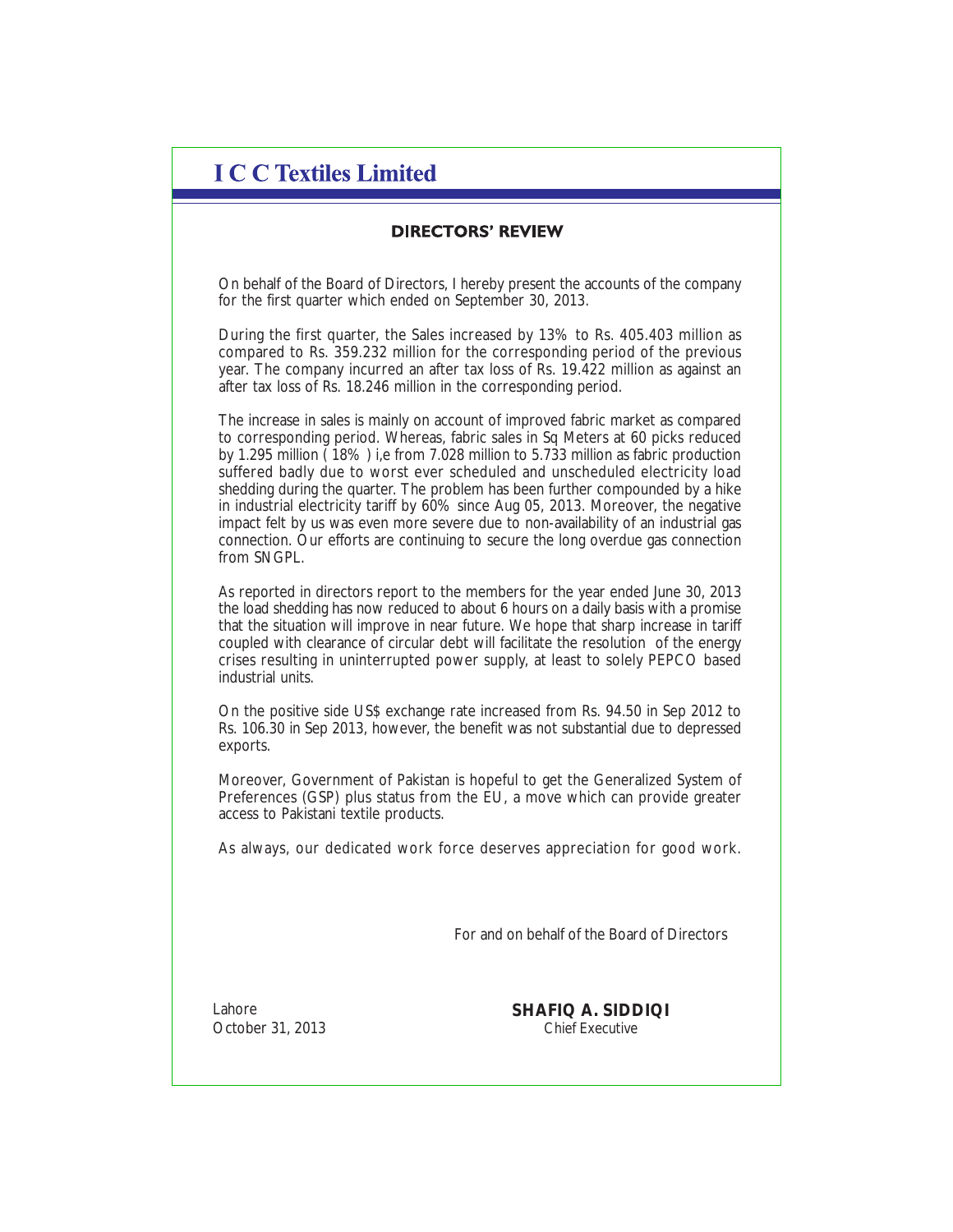| <b>BALANCE SHEET AS AT</b>                                                                                                                                                                                 |             |                                                                                                             |                                                                                                            |
|------------------------------------------------------------------------------------------------------------------------------------------------------------------------------------------------------------|-------------|-------------------------------------------------------------------------------------------------------------|------------------------------------------------------------------------------------------------------------|
| <b>SEPTEMBER 30, 2013</b><br><b>EQUITY AND LIABILITIES</b>                                                                                                                                                 | <b>Note</b> | September 2013<br><b>Rupees</b>                                                                             | <b>June 2013</b><br><b>Rupees</b>                                                                          |
| SHARE CAPITAL                                                                                                                                                                                              |             |                                                                                                             |                                                                                                            |
| Authorised share capital<br>32,000,000 ordinary shares (June 2013: 32,000,000)<br>of Rs.10 each<br>Issued, Subscribed & Paid up share capital<br>30,001,120 ordinary shares (June 2013: 30,001,120)        |             | 320,000,000                                                                                                 | 320,000,000                                                                                                |
| of Rs.10 each fully paid in cash<br>ACCUMULATED LOSSES                                                                                                                                                     |             | 300,011,200<br>(551, 122, 660)                                                                              | 300,011,200<br>(535, 938, 713)                                                                             |
|                                                                                                                                                                                                            |             | (251, 111, 460)                                                                                             | (235, 927, 513)                                                                                            |
| SURPLUS ON REVALUATION OF PROPERTY.<br>PLANT AND EQUIPMENT                                                                                                                                                 |             | 494,564,935                                                                                                 | 498,803,281                                                                                                |
| NON CURRENT LIABILITIES<br>Long term financing from direcors<br>Long term financing from commercial banks                                                                                                  | 4           | 38,103,699                                                                                                  | 33,298,951                                                                                                 |
| Deferred liabilities<br>Deferred taxation                                                                                                                                                                  |             | 65,374,838<br>135,487,044                                                                                   | 63,055,127<br>137,769,231                                                                                  |
| <b>CURRENT LIABILITIES</b><br>Trade and other payables<br>Accrued markup<br>Short term borrowings<br>Current portion of long term liabilities                                                              |             | 157,538,032<br>13,896,843<br>555,276,654<br>46,688,310                                                      | 163,562,795<br>13,241,081<br>518,822,796<br>47,688,310                                                     |
|                                                                                                                                                                                                            |             | 773,399,839                                                                                                 | 743,314,982                                                                                                |
| CONTINGENCIES AND COMMITMENTS                                                                                                                                                                              | 5           |                                                                                                             |                                                                                                            |
|                                                                                                                                                                                                            |             | 1,255,818,895                                                                                               | 1,240,314,059                                                                                              |
| ASSETS                                                                                                                                                                                                     |             |                                                                                                             |                                                                                                            |
| <b>NON CURRENT ASSETS</b><br>Property, plant and equipment                                                                                                                                                 |             | 968,029,589                                                                                                 | 979,040,176                                                                                                |
| LONG TERM LOANS AND ADVANCES<br>LONG TERM DEPOSITS AND PREPAYMENTS<br><b>CURRENT ASSETS</b>                                                                                                                |             | 1,629,034                                                                                                   | 14,000<br>1,629,034                                                                                        |
| Stores, spares and loose tools<br>Stock in trade<br>Trade debts<br>Loans and advances<br>Trade deposits and short term prepayments<br>Other receivables<br>Income tax refundable<br>Cash and bank balances |             | 34,030,252<br>126,004,233<br>40,362,110<br>26,953,335<br>3,124,137<br>39,318,476<br>12,398,158<br>3,969,570 | 37,067,120<br>140,162,196<br>25,662,555<br>6,300,138<br>1,552,482<br>31,682,207<br>11,705,636<br>5,498,515 |
|                                                                                                                                                                                                            |             | 286,160,272                                                                                                 | 259,630,849                                                                                                |
|                                                                                                                                                                                                            |             | 1,255,818,895                                                                                               | 1,240,314,059                                                                                              |
| The annexed notes form an integral part of these financial statements.                                                                                                                                     |             |                                                                                                             |                                                                                                            |
| Lahore<br>October 31, 2013                                                                                                                                                                                 | Director    |                                                                                                             | <b>Chief Executive</b>                                                                                     |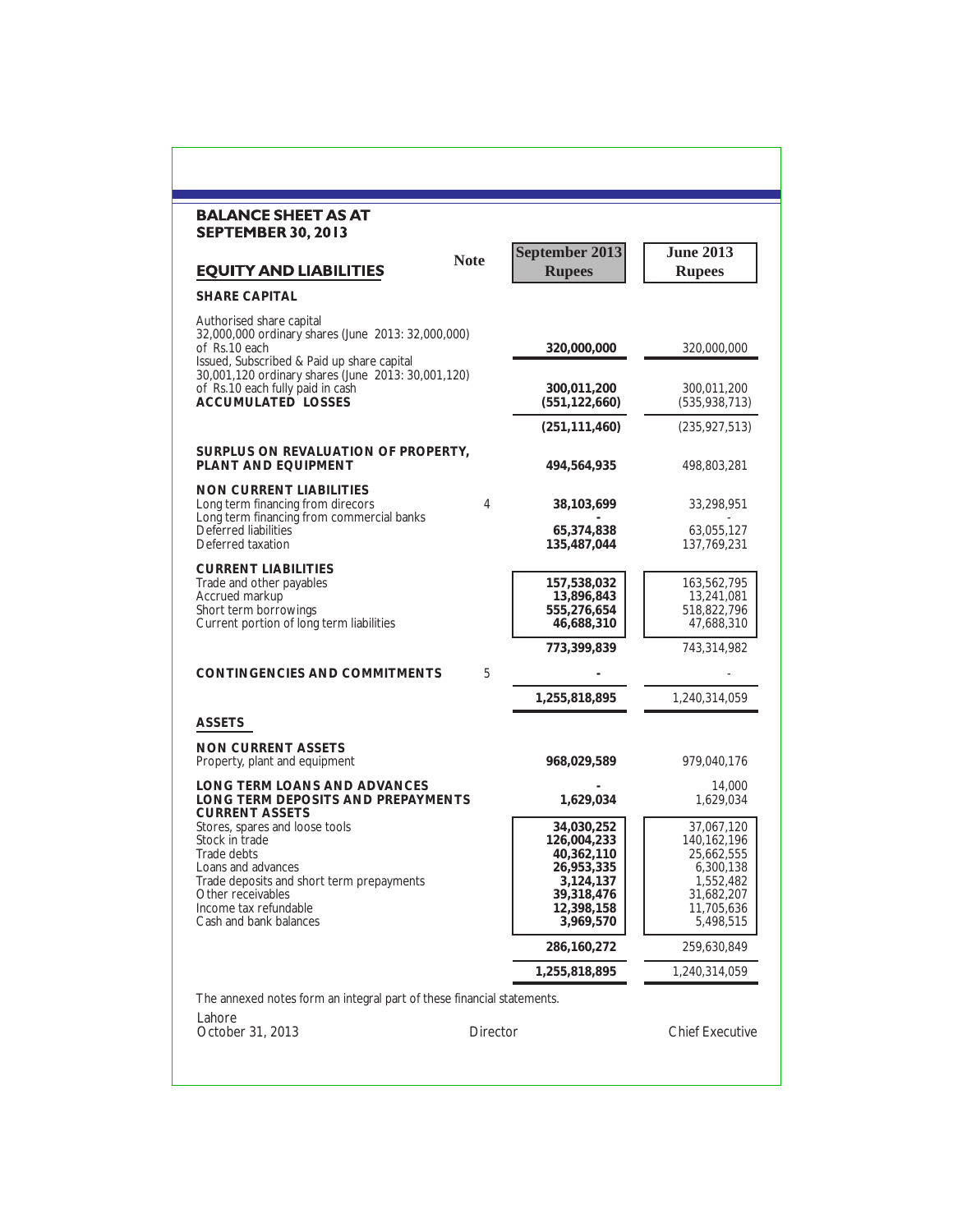## **PROFIT AND LOSS ACCOUNT<br>FOR THE QUARTER<br>ENDED SEPTEMBER 30, 2013**

|                                                                                                      | <b>Note</b> | <b>Jul-Sep 2013</b><br><b>Rupees</b>                              | <b>Jul-Sep 2012</b><br><b>Rupees</b>                              |
|------------------------------------------------------------------------------------------------------|-------------|-------------------------------------------------------------------|-------------------------------------------------------------------|
| <b>SALES</b>                                                                                         |             | 405,403,435                                                       | 359,232,850                                                       |
| <b>COST OF SALES</b>                                                                                 |             | 413,278,587                                                       | 361,850,432                                                       |
| <b>GROSS PROFIT / (LOSS)</b>                                                                         |             | (7,875,152)                                                       | (2,617,582)                                                       |
| <b>OPERATING EXPENSES:</b><br><b>Distribution cost</b><br>Administrative<br>Other operating expenses |             | 3,848,134<br>8,881,964<br>204,109<br>12,934,207<br>(20, 809, 359) | 3,952,842<br>7,629,915<br>199,486<br>11,782,243<br>(14, 399, 825) |
| OTHER OPERATING INCOME                                                                               |             | 17,780,332                                                        | 17,334,576                                                        |
| <b>OPERATING PROFIT / (LOSS)</b>                                                                     |             | (3,029,027)                                                       | 2,934,751                                                         |
| <b>FINANCE COST</b>                                                                                  |             | 16,145,500                                                        | 21,204,933                                                        |
| <b>LOSS BEFORE TAXATION</b>                                                                          |             | (19, 174, 527)                                                    | (18, 270, 182)                                                    |
| <b>TAXATION</b>                                                                                      | 7           | 247,766                                                           | (24, 492)                                                         |
| <b>LOSS AFTER TAXATION</b>                                                                           |             | (19, 422, 293)                                                    | (18, 245, 690)                                                    |
| <b>LOSS PER SHARE - BASIC AND DILUTED</b>                                                            |             | (0.65)                                                            | (0.61)                                                            |

The annexed notes form an integral part of these financial statements.

Director Chief Executive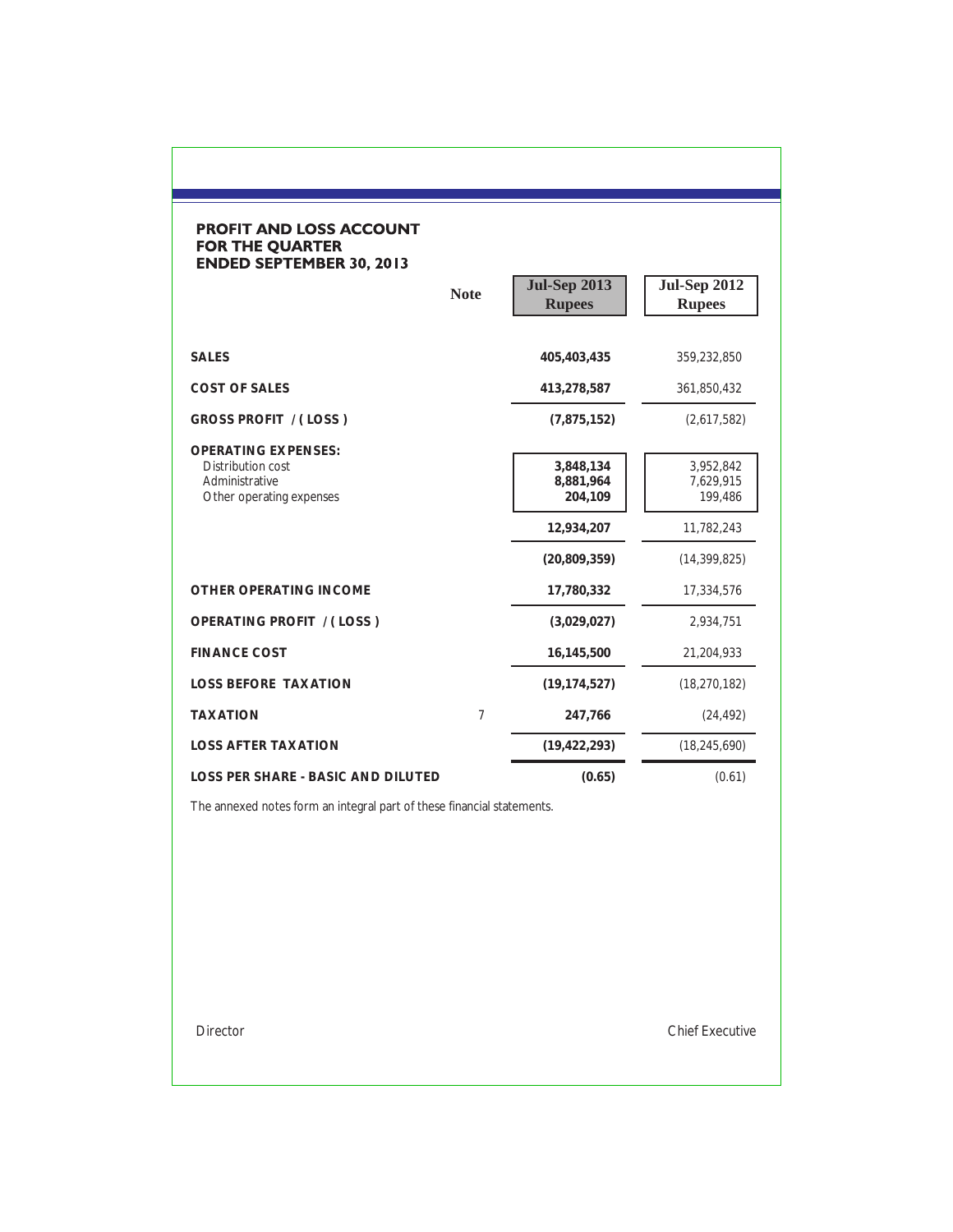| <b>CASH FLOW STATEMENT</b>                                                                                                                                                                                                                              |           |                                                                                           |                                                                                           |
|---------------------------------------------------------------------------------------------------------------------------------------------------------------------------------------------------------------------------------------------------------|-----------|-------------------------------------------------------------------------------------------|-------------------------------------------------------------------------------------------|
| <b>FOR THE QUARTER</b>                                                                                                                                                                                                                                  |           | <b>Jul-Sep 2013</b>                                                                       | Jul-Sep 2012                                                                              |
| <b>ENDED SEPTEMBER 30, 2013</b>                                                                                                                                                                                                                         |           | <b>Rupees</b>                                                                             | Rupees                                                                                    |
| CASH FLOW FROM OPERATING ACTIVITIES<br>Profit / (Loss) for the period before taxation                                                                                                                                                                   |           | (19, 174, 527)                                                                            | (18, 270, 182)                                                                            |
| Adjustments for:<br>Depreciation on property, plant and equipment                                                                                                                                                                                       |           | 11,720,387                                                                                | 11,757,409                                                                                |
| Depreciation on leased assets<br>Amortization of interest free loans<br>Unwinding of discount<br>Staff gratuity<br><b>Financial cost</b>                                                                                                                |           | (17,768,201)<br>949,980<br>3,845,455<br>16,062,958                                        | 15,267<br>(17, 331, 116)<br>1,491,746<br>3,603,840<br>21,204,933                          |
|                                                                                                                                                                                                                                                         |           | 14,810,579                                                                                | 20,742,079                                                                                |
|                                                                                                                                                                                                                                                         |           | (4,363,948)                                                                               | 2,471,897                                                                                 |
| (Increase) / Decrease in current assets<br>Stores, spares and loose tools<br>Stock in trade<br>Trade debts<br>Loans and advances<br>Trade deposits and short term prepayments<br>Other receivables                                                      |           | 3,036,868<br>14,157,963<br>(14, 699, 555)<br>(20, 653, 197)<br>(1,571,655)<br>(7,636,269) | 3,935,504<br>(22,066,179)<br>(13, 711, 447)<br>(12, 851, 125)<br>(1,382,957)<br>(56, 298) |
|                                                                                                                                                                                                                                                         |           | (27, 365, 845)                                                                            | (46, 132, 502)                                                                            |
| Increase / (Decrease) in current liabilities<br>Trade and other payables                                                                                                                                                                                |           | (6,024,764)                                                                               | (51, 460, 815)                                                                            |
| Cash generated from operations                                                                                                                                                                                                                          |           | (37, 754, 557)                                                                            | (95, 121, 420)                                                                            |
| Financial charges paid<br>Taxes paid<br>Gratuity paid                                                                                                                                                                                                   |           | (15, 407, 196)<br>(3,222,476)<br>(1,525,744)                                              | (21, 587, 799)<br>(2,438,701)<br>(387, 162)                                               |
|                                                                                                                                                                                                                                                         |           | (20, 155, 416)                                                                            | (24, 413, 662)                                                                            |
| Net cash flow from operating activities                                                                                                                                                                                                                 | (A)       | (57,909,973)                                                                              | (119, 535, 082)                                                                           |
| CASH FLOW FROM INVESTING ACTIVITIES<br>Long term loans & advances<br>Long term deposits & prepayments<br>Sale proceeds of property, plant and equipment<br>Fixed capital expenditure                                                                    |           | 14,000<br>(709, 800)                                                                      | (97, 667)<br>(685, 298)                                                                   |
| Net cash flow from investing activities                                                                                                                                                                                                                 | (B)       | (695, 800)                                                                                | (782, 965)                                                                                |
| CASH FLOW FROM FINANCING ACTIVITIES<br>Short term borrowings - Secured<br>Long term financing from commercial banks<br>Long term loans from associated company<br>Long term loans from directors<br>Liabilities against assets subject to finance lease |           | 36,453,857<br>(1,000,000)<br>21,622,970                                                   | 41,212,765<br>45,000,000<br>(35,090)                                                      |
| Net cash flow from financing activities                                                                                                                                                                                                                 | (C)       | 57,076,827                                                                                | 86,177,675                                                                                |
| Net Increase/(Decrease) in cash<br>and bank balances                                                                                                                                                                                                    | $(A+B+C)$ | (1,528,946)                                                                               | (34, 140, 372)                                                                            |
| Cash & bank balances at the beginning of the period                                                                                                                                                                                                     |           | 5,498,515                                                                                 | 38,028,859                                                                                |
| Cash & bank balances at the end of the period                                                                                                                                                                                                           |           | 3,969,570                                                                                 | 3,888,488                                                                                 |
| The annexed notes form an integral part of these financial statements.                                                                                                                                                                                  |           |                                                                                           |                                                                                           |
| Director                                                                                                                                                                                                                                                |           |                                                                                           | <b>Chief Executive</b>                                                                    |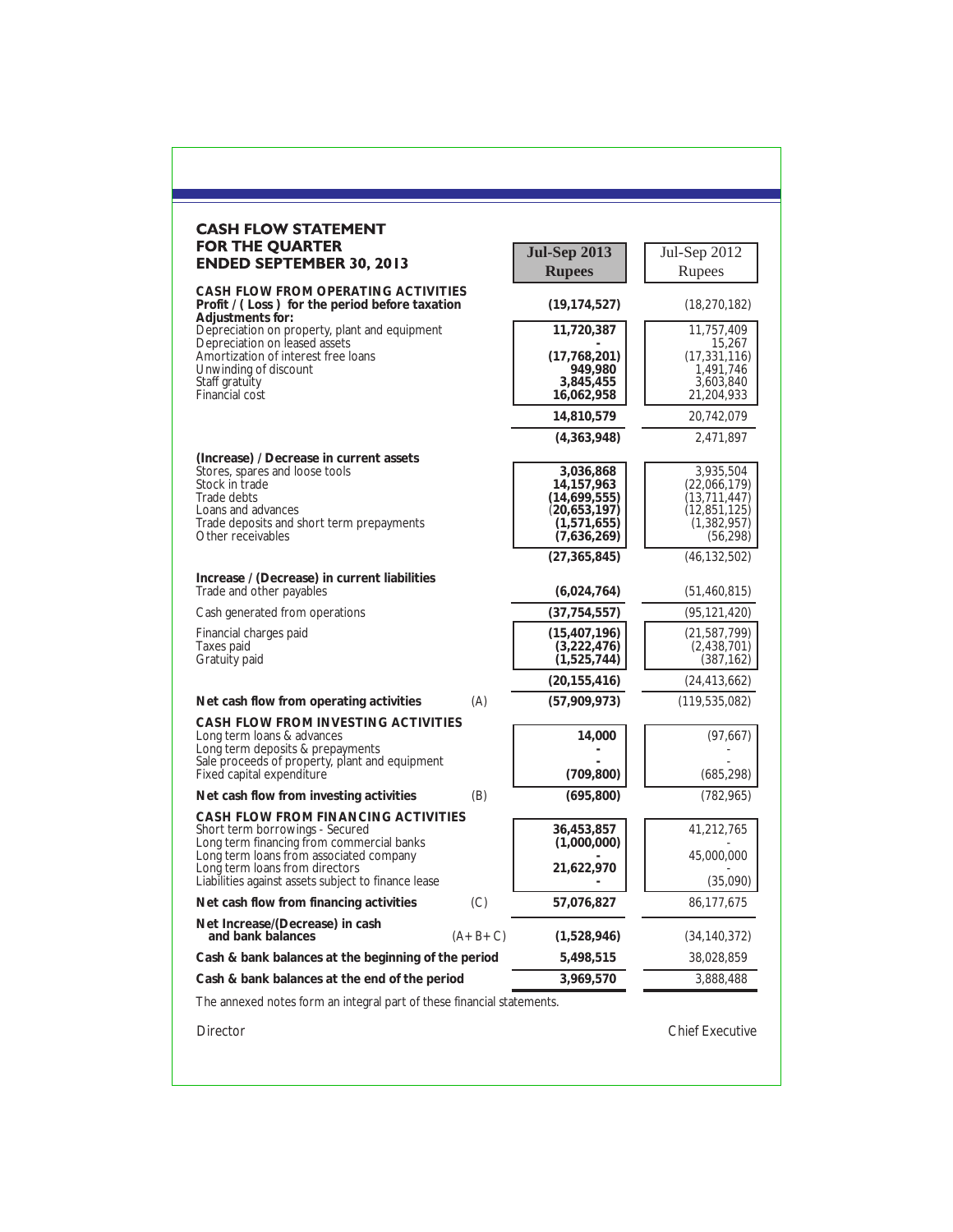| STATEMENT OF CHANGES IN EOUITY  |
|---------------------------------|
| <b>FOR THE QUARTER</b>          |
| <b>ENDED SEPTEMBER 30, 2013</b> |

| Paid-up<br>Capital<br><b>Rupees</b> | Accumulated<br>(Loss)<br><b>Rupees</b> | <b>Total</b><br><b>Rupees</b> |
|-------------------------------------|----------------------------------------|-------------------------------|
| 300,011,200                         | (555, 875, 616)                        | (255, 864, 416)               |
|                                     | (18, 245, 690)                         | (18, 245, 690)                |
|                                     | 4.238.346                              | 4,238,346                     |
| 300,011,200                         | (569, 882, 960)                        | (269, 871, 760)               |
| 300.011.200                         | (535, 938, 713)                        | (235, 927, 513)               |
|                                     | (19, 422, 293)                         | (19, 422, 293)                |
|                                     | 4.238.346                              | 4,238,346                     |
| 300.011.200                         | (551.122.660)                          | (251.111.460)                 |
|                                     |                                        |                               |

٦

The annexed notes form an integral part of these financial statements.

## **NOTES TO THE FINANCIAL STATEMENTS** FOR THE QUARTER ENDED SEPTEMBER 30, 2013

- **1.** These accounts have been prepared in accordance with the requirements of International Accounting Standard No. 34 "Interim Financial Reporting".
- **2.** The accounts are being submitted to the shareholders as required by Section 245 of The Companies Ordinance, 1984.
- **3.** The accounting policies adopted for the preparation of the accounts are the same as those of applied in the preparation of the preceding annual published financial statements of the company for the year ended June 30, 2013.

|    |                                                                | September, 2013<br><b>Rupees</b> | June, 2013<br>Rupees      |
|----|----------------------------------------------------------------|----------------------------------|---------------------------|
| 4. | LONG TERM FINANCING FROM DIRECTORS                             |                                  |                           |
|    | <b>Original Loans Amount</b><br>Less: present value adjustment | 62,222,970<br>(25,069,251)       | 40,600,000<br>(7,301,049) |
|    | Interest charged to profit and loss account                    | 37, 153, 719<br>949.980          | 33,298,951                |
|    |                                                                | 38,103,699                       | 33,298,951                |

These interest free loans have been measured at amortized cost in accordance with International Accounting Standard 39, Financial Instrument: Recognition and Measurement, and has been discounted using the weighted average interest rate ranging 10.24% to 10.61%.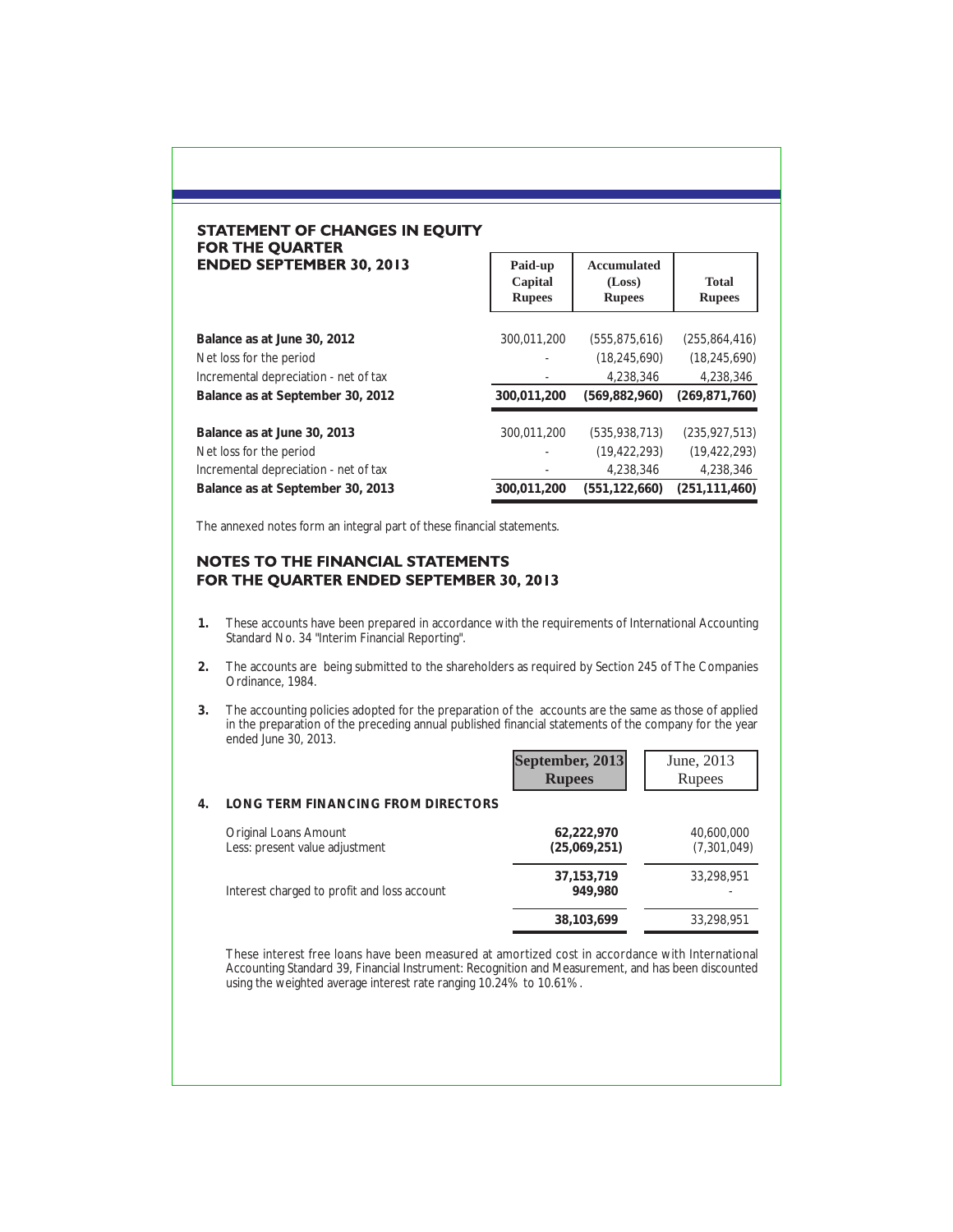|                |                                                                                                             | September, 2013<br><b>Rupees</b>       | June, 2013<br>Rupees                   |
|----------------|-------------------------------------------------------------------------------------------------------------|----------------------------------------|----------------------------------------|
| 5 <sub>1</sub> | <b>CONTINGENCIES AND COMMITMENTS</b>                                                                        |                                        |                                        |
|                | 5.1 Commitments<br>Commitments against irrevocable letters of credit were as under:                         |                                        |                                        |
|                | Import of stores and raw materials                                                                          |                                        |                                        |
|                | 5.2 Others<br>There are no other significant activities since June 30, 2013 affecting financial statements. |                                        |                                        |
|                |                                                                                                             |                                        |                                        |
|                |                                                                                                             | 2013<br><b>Rupees</b>                  | 2012<br>Rupees                         |
| 6.             | <b>ADDITIONS / DELETIONS IN FIXED ASSETS</b><br><b>DURING THE PERIOD</b>                                    |                                        |                                        |
|                | Additions in fixed assets<br>Deletions in fixed assets                                                      | 709,800                                | 685,297                                |
| 7.             | <b>TAXATION</b>                                                                                             |                                        |                                        |
|                | - Current<br>- Deferred                                                                                     | 2,529,953<br>(2, 282, 187)             | 2,257,695<br>(2, 282, 187)             |
|                |                                                                                                             | 247,766                                | (24, 492)                              |
| 8.             | EARNING PER SHARE - BASIC AND DILUTED                                                                       |                                        |                                        |
|                | Profit / (Loss) after tax<br>Weighted average number of ordinary shares<br>Basic earning per share          | (19, 422, 293)<br>30,001,120<br>(0.65) | (18, 245, 690)<br>30,001,120<br>(0.61) |
| 9.             | DATE OF AUTHORISATION                                                                                       |                                        |                                        |
|                | These accounts have been approved by the Board of directors on October 31, 2013.                            |                                        |                                        |
|                | 10. COMPARATIVE FIGURES                                                                                     |                                        |                                        |
|                | have been rounded off to the nearest rupee.                                                                 |                                        |                                        |
|                |                                                                                                             |                                        |                                        |
|                |                                                                                                             |                                        |                                        |
|                |                                                                                                             |                                        |                                        |
|                | Director                                                                                                    |                                        | <b>Chief Executive</b>                 |
|                |                                                                                                             |                                        |                                        |
|                |                                                                                                             |                                        |                                        |